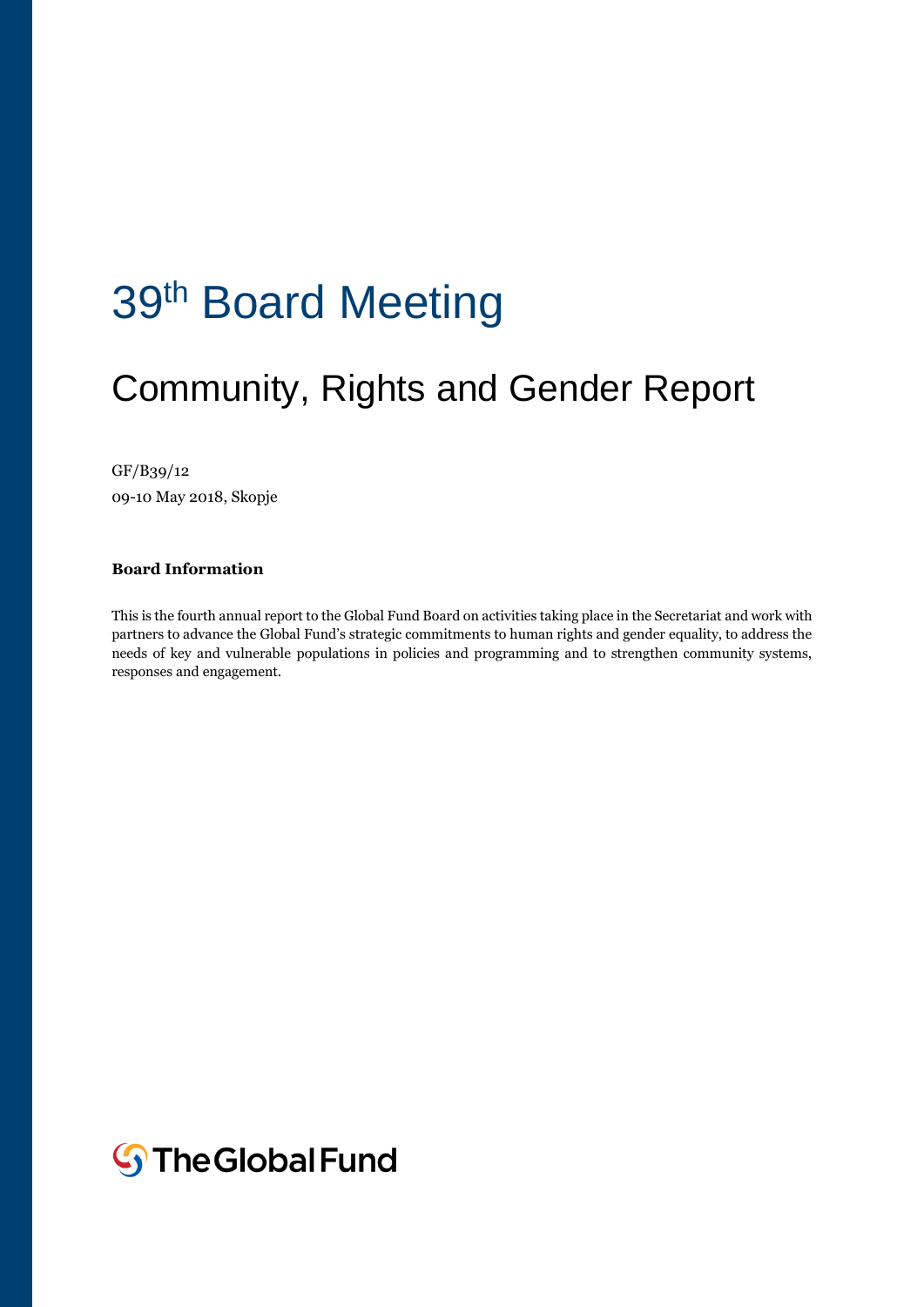### **Contents**

| II. Promoting gender equality by addressing sex and age disparities and scaling up        |
|-------------------------------------------------------------------------------------------|
|                                                                                           |
|                                                                                           |
| V. Scaling up comprehensive and quality programming for key and vulnerable populations 13 |
| VI. Supporting meaningful community engagement with the Global Fund 16                    |
|                                                                                           |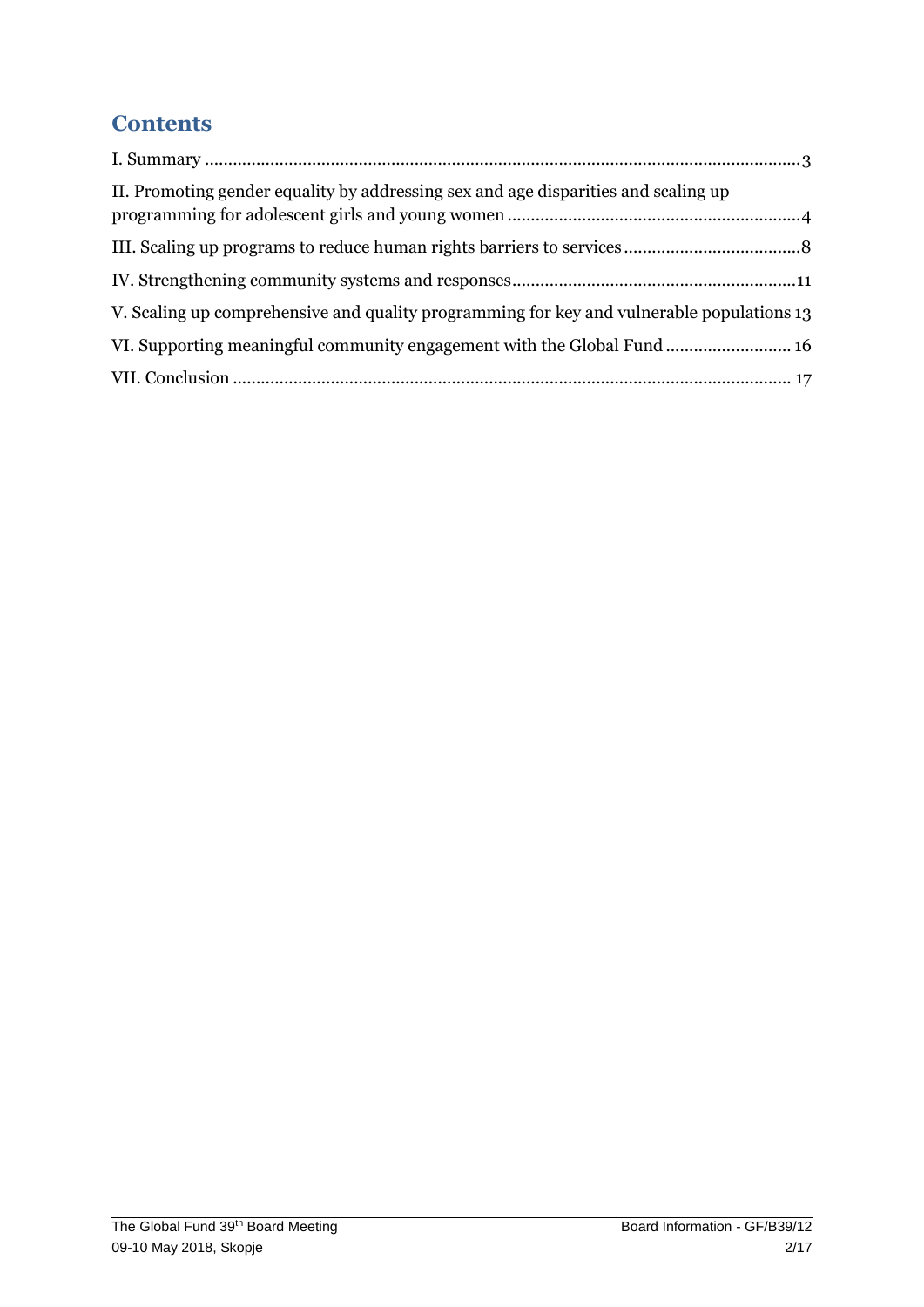### <span id="page-2-0"></span>I. Summary

In 2018, the Global Fund is deeply into the implementation phase of its strategic commitments to scale up interventions for key and vulnerable populations, strengthen community systems and responses, reduce human rights barriers to accessing services and promote gender equality and gender-responsive programming.

One year into the 2017-2019 allocation period, nearly all eligible countries that have submitted funding requests have taken advantage of additional resources made available in the form of matching funds to scale up and strengthen programs to reduce human rights related barriers to accessing services and to address the needs of adolescent girls, young women and key populations. Evidence from submitted proposals and signed grants to date shows that eligible countries are now making significantly increased investments in programs for adolescent girls and young women, as well as to address human rights barriers to services, compared with previous, low levels of investment. Local and international partners are playing a vital role in supporting target-setting, program design, proposal development, implementation and monitoring of these new resources. At the same time, the Community, Rights and Gender (CRG) Strategic Initiative is enabling communities, civil society organizations and key population networks to share information and access vital technical assistance to meaningfully engage with the Global Fund as countries access catalytic funding and regular resources in the current allocation period, as well as in sustainability and transition planning processes and critical debates on financing for the three diseases.

The Global Fund has long recognized the importance of reaching key and other populations vulnerable to HIV to increase the impact of its investments. Over the last year, significant efforts have been made to more effectively identify, engage and respond to the needs of key and vulnerable populations in TB and malaria, including through the CRG Strategic Initiative, partnering in the development of the Malaria Matchbox tool and developing a new Action Plan for Community, Rights and Gender with the Stop TB Partnership. The Action Plan represents an important step by the Global Fund and partners to more systematically collaborate around the mobilization and engagement of TB communities, to more effectively address gender and human rights issues within TB programming and to help countries identify data needs and missing data on TB among key populations. The Global Fund Secretariat has also increased its attention to engaging adolescent and youth key populations over the last year.

This report highlights the importance of community responses in tackling the three diseases and the role of community systems in complementing and contributing to the resilience, sustainability and security of formal health systems, including as part of the universal health coverage agenda. Community responses and systems are also critical in promoting human rights, gender equality, equity and program quality, and enabling national programs to achieve the scale necessary to achieve impact. This report also highlights how communities can also play a vital role in building the evidence base through innovative approaches to community research and monitoring.

The work described in this report is the result of commitment to and collaboration on CRG issues by teams across the Secretariat, with leadership from the Community, Rights and Gender Department and close engagement by the Grants Management Division, the Political and Civil Society Advocacy Department, as well as the Global Fund Board, Board committees and the Office of the Inspector General. Many of the achievements described in the report are due to strong and broad engagement with many partners, including UN entities; bilateral donors (including PEPFAR); national, regional and global key population networks and organizations; organizations working with women and youth, and human rights organizations.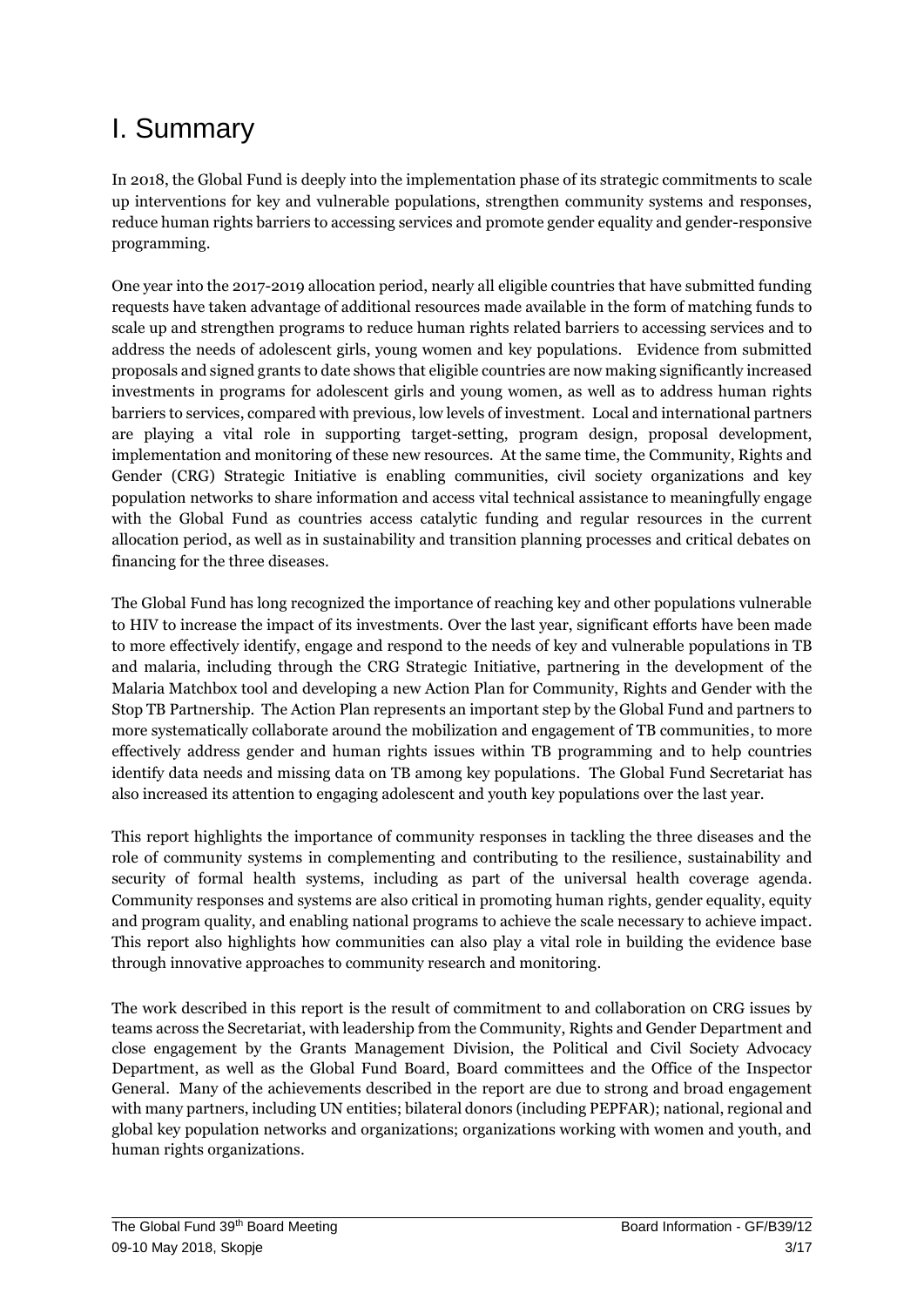## <span id="page-3-0"></span>II. Promoting gender equality by addressing sex and age disparities and scaling up programming for adolescent girls and young women

By elevating gender equality and the need to address sex- and age-related disparities, Strategic Objective 3 of the Global Fund Strategy for 2017-2022 focuses on high-impact, gender-responsive investments that will save lives, prevent new infections and help care for those infected and affected by the three diseases. Gender-responsive programming for HIV, TB and malaria needs to be anchored in both human rights and evidence and should address age and sex disparities with technically sound interventions. This includes collecting and analyzing relevant sex and age disaggregated data, working with technical partners to conduct country-owned gender assessments to inform national strategies and plans, and ensuring that this information informs investment approaches and Global Fund proposals. The Secretariat is also working to ensure that its policies, procedures and institutional culture reflect and promote gender equality.

#### 01 Data and gender

The availability of sex/gender and age disaggregated data is core to identifying and addressing genderrelated risks and inequities in accessing health services. The Global Fund requires reporting on results disaggregated by age and sex for selected indicators and is monitoring countries' performance in this regard through Key Performance Indicator 6e (number and percentage of countries reporting on disaggregated results). Disaggregated results are reported once a year using the grant progress update, which inform grant and portfolio reviews. Because countries still have gaps in their ability to report these data, the Global Fund is investing significantly in routine health management information systems through grants across the portfolio to improve the availability of disaggregated data. Catalytic funding made available to strengthen data systems, generation and use includes a focus on the 13 countries receiving matching funding to contribute to HIV incidence reduction among adolescent girls and young women, described below. These investments aim to ensure the availability and robustness of disaggregated data and its use in making evidence informed program and policy decisions.

#### 02 Scale-up of programming for adolescent girls and young women

The Global Fund has set a target of a 58 per cent HIV incidence reduction amongst adolescent girls and young women by 2022 (compared to the 2015 baseline) in 13 of the sub-Saharan African countries with the highest HIV disease burden. To support countries in achieving this target, US\$ 55 million in catalytic funds was made available to scale up comprehensive, multi-sectoral programming for adolescent girls and young women. By January 2018, 11 of the 13 focus countries had submitted proposals and included matching funding components; seven grants have been signed. Initial analysis shows that the incentive funding has worked to significantly increase investments to achieve the target of HIV incidence reduction in females aged 15 to 24 years, compared to previous levels of investment (see chart).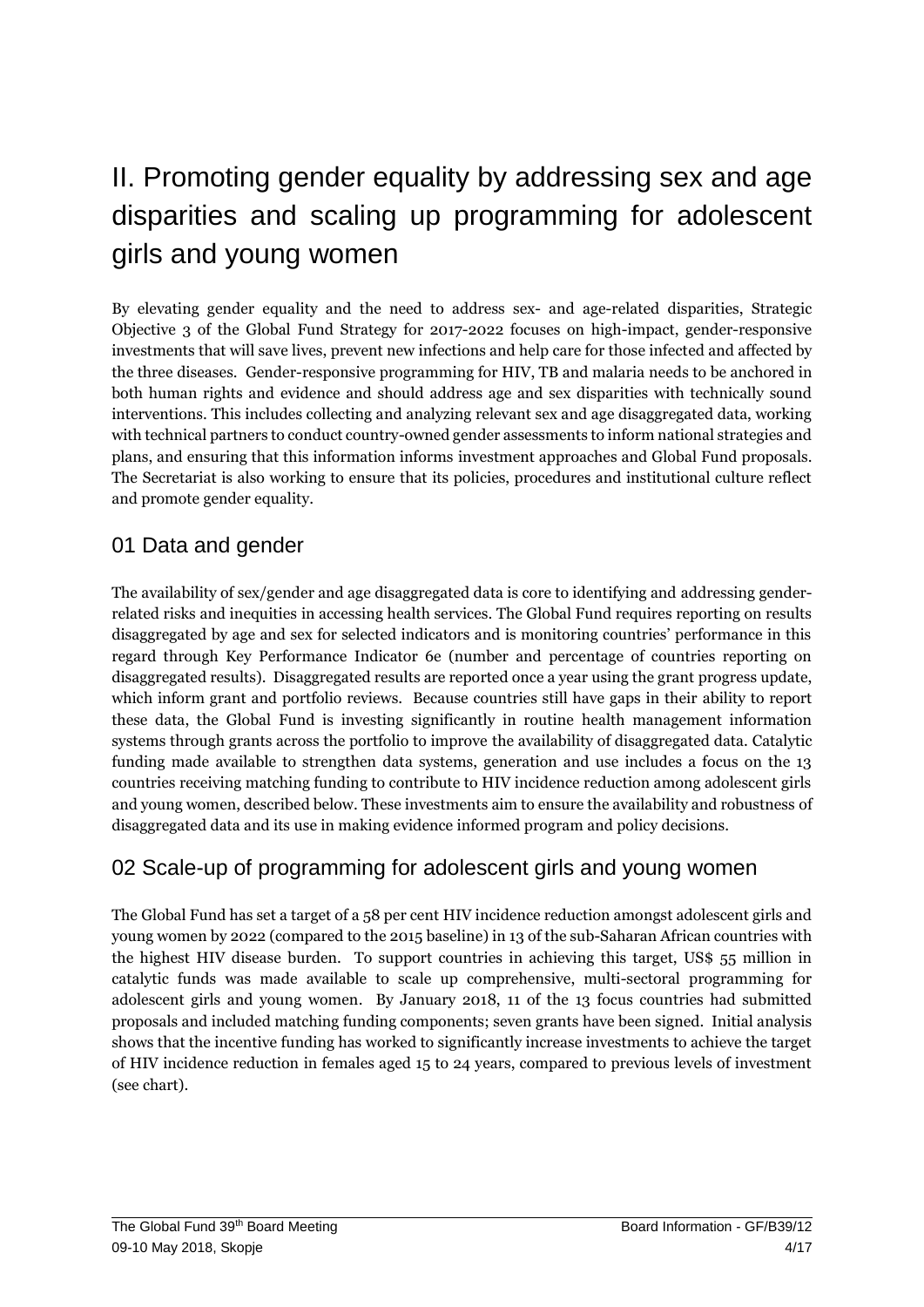

Qualitative analysis of the grant documents signed to date shows that countries are adopting comprehensive approaches, with funded activities spanning biomedical interventions (such as HIV testing, treatment, care), structural approaches (such as stigma reduction, improving access to justice, prevention of gender-based violence and cash transfers) and behavioral programming (including school-based HIV prevention, life skills education and condom promotion). Novel approaches being employed include engaging mothers, fathers, partners and teachers as well as the girls themselves; outof-school programming that links and follows up with girls using social media; and programs that link vocational training for out-of-school girls to small business grants. Many of the programs are also reaching boys and young men with interventions such as boys' clubs, voluntary medical circumcision, comprehensive sexuality education and community mobilization around gender norms.

To prepare for scale-up in the focus countries, the Global Fund Secretariat developed a plan to ensure that each of the following is in place: 1) national incidence targets and plans; 2) robust monitoring and evaluation plans and processes to track and improve investment response; 3) quality design and implementation; and 4) resources to fund programs of sufficient quality and scale to achieve impact.

Significant effort was invested in 2017 to build political support and engage partners in the focus countries, including PEPFAR, UNICEF, UNAIDS, UNFPA, UNESCO, WHO, UN Women, and civil society partner networks including Women4Global Fund, the International Community of Women Living with HIV, Southern African AIDS Trust, and the East African Network of AIDS Service Organizations (EANNASO). The Global Fund's country support efforts have been strengthened with additional staff positions in the Secretariat focused on prevention and adolescent girls and young women funded by the Bill and Melinda Gates Foundation. The Prevention Coalition managed by UNAIDS has been instrumental in ensuring that the investments are aligned with the prevention road maps and the most recent guidance and country prioritization exercises. The Prevention Coalition is organizing a technical meeting in May 2018 to review the package of interventions across the focus countries, as well as targets and how the programs are being monitored and evaluated.

A consolidated monitoring and evaluation framework has been developed to track progress on implementation and outcomes of the Global Fund's investments in the 13 focus countries and to support continuous program monitoring. The Global Fund has also worked with Avenir Health and technical partners to adapt and update modelling tools to more effectively account for sex and age disaggregation and better project incidence targets at a national level, as well as to determine the combination of programs that will most effectively reduce HIV incidence among adolescent girls and young women.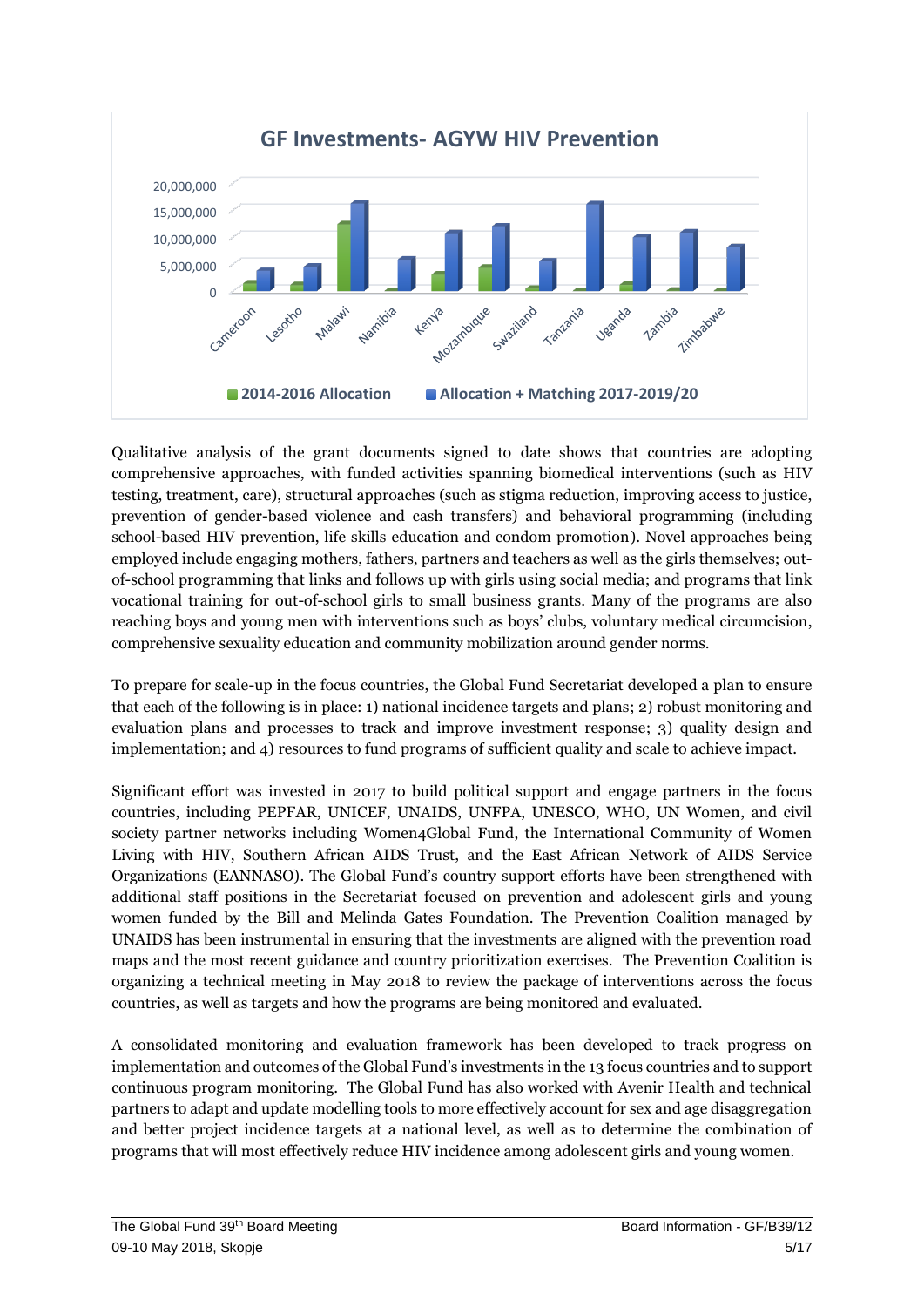While the level of investments for adolescent girls and young women has increased substantially, it is still far below what is required to reach the ambitious targets. The Global Fund is therefore working closely with national and international partners to ensure complementarity of supported interventions, optimize coverage and increase synergies in the investment package and cross-sectorial approaches. This includes close coordination with the PEPFAR/DREAMs initiative which has already announced impressive reductions in incidence after the first two years of implementation. The Global Fund and Gavi, the Vaccine Alliance, are collaborating with other key stakeholders to integrate interventions for HIV prevention, HPV cervical cancer screening and treatment in multi-sectoral programs for adolescent girls and young women. Joint missions and sharing of geographic and investment mapping have begun in mutual focus countries, such as Malawi and Tanzania, to harmonize programming. Working with partners such as Girls not Brides, the Global Fund is aiming to ensure that community partners are engaged in country processes and that investments build on the learnings from their extensive networks. The Global Fund is seeking to close the US\$ 70 million funding gap for programming for adolescent girls and young women in the focus countries by mobilizing private sector support through th[e HER campaign.](https://www.theglobalfund.org/en/her/)

In addition to scaling up investments, the quality of design and implementation will be critical. The Global Fund relies on strong community engagement of the people most affected - in this case adolescent girls and young women - to ensure program quality and comprehensiveness. To this end, the CRG Strategic Initiative provided US\$ 500,000 in seed funding to civil society groups to launch the [Her](https://www.hervoicefund.org/)  [Voice Fund.](https://www.hervoicefund.org/) The first round of awards from the Her Voice Fund were announced in January 2018 and include support for adolescent girls' and young women's community groups and networks to address logistical, communication and administrative barriers to engagement in key Global Fund processes, as well as community consultation. The Her Voice Fund is accepting applications on a rolling basis throughout 2018.

#### 03 Gender responsive approaches to HIV, TB and malaria

Across the portfolio, the Global Fund is working to ensure that investments are based on sex and age disaggregated data and an assessment of how gender-responsive investments address sex- and agerelated disparities. In HIV, such data are increasingly incorporated into National Strategic Plans (NSPs) with which Global Fund investments align, and inform HIV gender assessments that help countries to prioritize investments. Critically, the Global Fund relies on strong partnerships with entities such as the Global Financing Facility (GFF). Based on the experiences with investment case development in the 16 initial GFF countries, the GFF has proactively advocated for a more structured, mutually consultative approach across its portfolio and more intensified collaboration in selected focus countries such as Afghanistan, Haiti, Madagascar and Malawi.

For TB, the Community, Rights and Gender Action Plan developed by the Global Fund and the Stop TB Partnership includes two priority areas for shared work to improve the impact of Global Fund investments in TB through gender-responsive approaches within formal and community health systems. The first component involves training additional consultants in 2018 to conduct gender analyses of TB programming using the HIV/TB gender assessment tool developed by the Stop TB Partnership, UNAIDS and the Global Fund, and to mobilize interest among communities and civil society organizations in conducting gender assessments through the Stop TB Partnership's Finding Missing TB Cases Strategic Initiative, funded with Global Fund catalytic investments, and the Community, Rights and Gender Strategic Initiative. The second component aims to contribute to the evidence base by documenting the results of gender and human rights TB assessments in up to 20 countries in advance of the UN High Level Meeting on TB in September 2018. As of March 2018, TB gender assessments have been conducted in 11 countries, three with the support of the CRG Strategic Initiative and the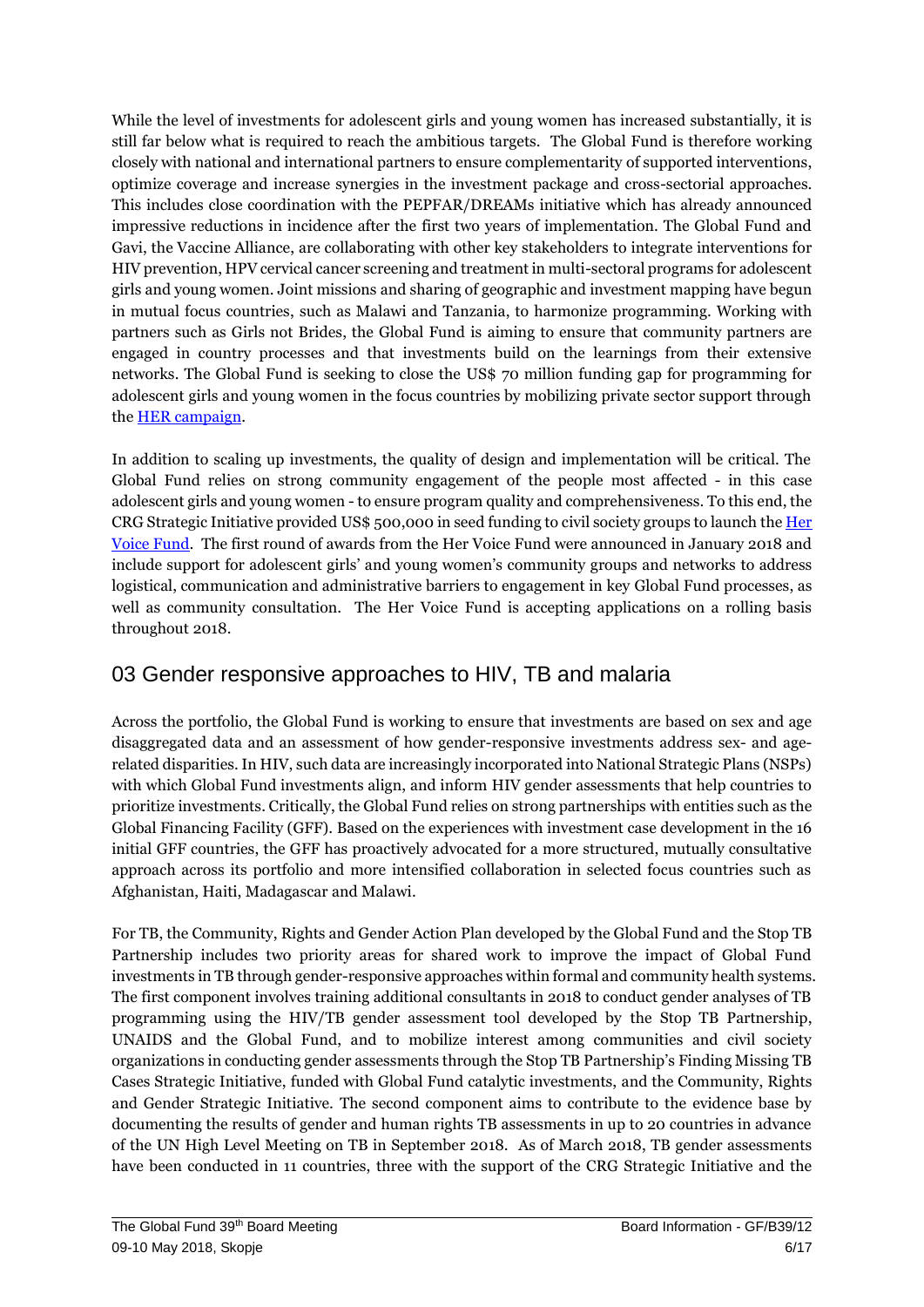remainder through the Stop TB Partnership's Finding Missing TB Cases Strategic Initiative. Another seven gender assessments are anticipated to be completed by mid-2018.

The Malaria Matchbox tool (described in section 18 of this report) represents an important step to increase attention to gender-responsiveness and human rights issues in malaria programs.

### 04 Evaluation of gender-responsive programming

In 2017, the Global Fund Technical Evaluation Reference Group (TERG) conducted a thematic review of the implementation of HIV gender-responsive programming targeting adolescents, girls and young women at country level, with a focus on eight Global Fund-supported countries. The review found that Global Fund guidance on addressing the needs of women, adolescents, girls and young women, specifically for HIV programming, is both timely and appropriate: the Global Fund is making a real difference by raising the profile of programming focused on gender and adolescent girls and young women, and is helping to raise the ambition of countries by promoting multi-sectoral approaches and targets to reduce HIV incidence. However, countries are still facing challenges in understanding and using data for evidence-based planning. These challenges include incorporating the voices of girls and young women in planning, implementing and monitoring evidence-based interventions for adolescent girls and young women. In 2018, the Global Fund will conduct a thematic review of programming and access to services for men and boys, with a particular focus on closing gaps in treatment access for men and boys.

#### 05 Gender equality in the Secretariat

A report published in March 2018 by the Global Health 50/50 initiative hosted by University College London Centre for Gender and Global Health ranked 140 major organizations working in and/or influencing the field of global health in terms of the gender responsiveness of their policies and programs and the extent to which they promoted gender equality in the workplace. Overall, the Global Fund ranked among the nine top-scoring organizations across all domains explored in the report. The analysis found that found that the Global Fund had a strong institutional commitment to gender equality; that its definition of gender was consistent with international (WHO) standards; that it had in place a gender or diversity affirmative policy with specific measures to improve gender equality and/or support women's careers; that its programmatic strategy had a gender focus inclusive of women, girls, men and boys; and that it required sex disaggregation of data in the programs it supports. The Global Fund received a low score with regard to gender parity in senior management and on the governing body.

A number of activities are underway or planned over the next year to strengthen gender-responsiveness and gender equality in the Global Fund's human resources policies. From March 2018, new staff induction will include information on Strategic Objective 3 on gender equality and human rights that covers the importance of scaling-up programs that remove human rights and gender equity barriers, and address stigma and discrimination for key and vulnerable populations. This complements the rollout of trainings and discussions on the Code of Conduct for Global Fund Employees, which includes discussions on gender and sexual discrimination and harassment. This work will be deepened in 2018 with the Chief of Staff (Marijke Wijnroks) leading efforts in the Secretariat to ensure that comprehensive and proactive policies and procedures are in place to prevent and respond to sexual discrimination and harassment. A gender assessment of the Global Fund's human resources policies, practices and approaches is planned in 2018, as well as the inclusion of gender equality in the Global Fund's Culture and Values initiative. A process is also underway for the Global Fund to obtain certification on gender parity from the Equal Salary Foundation.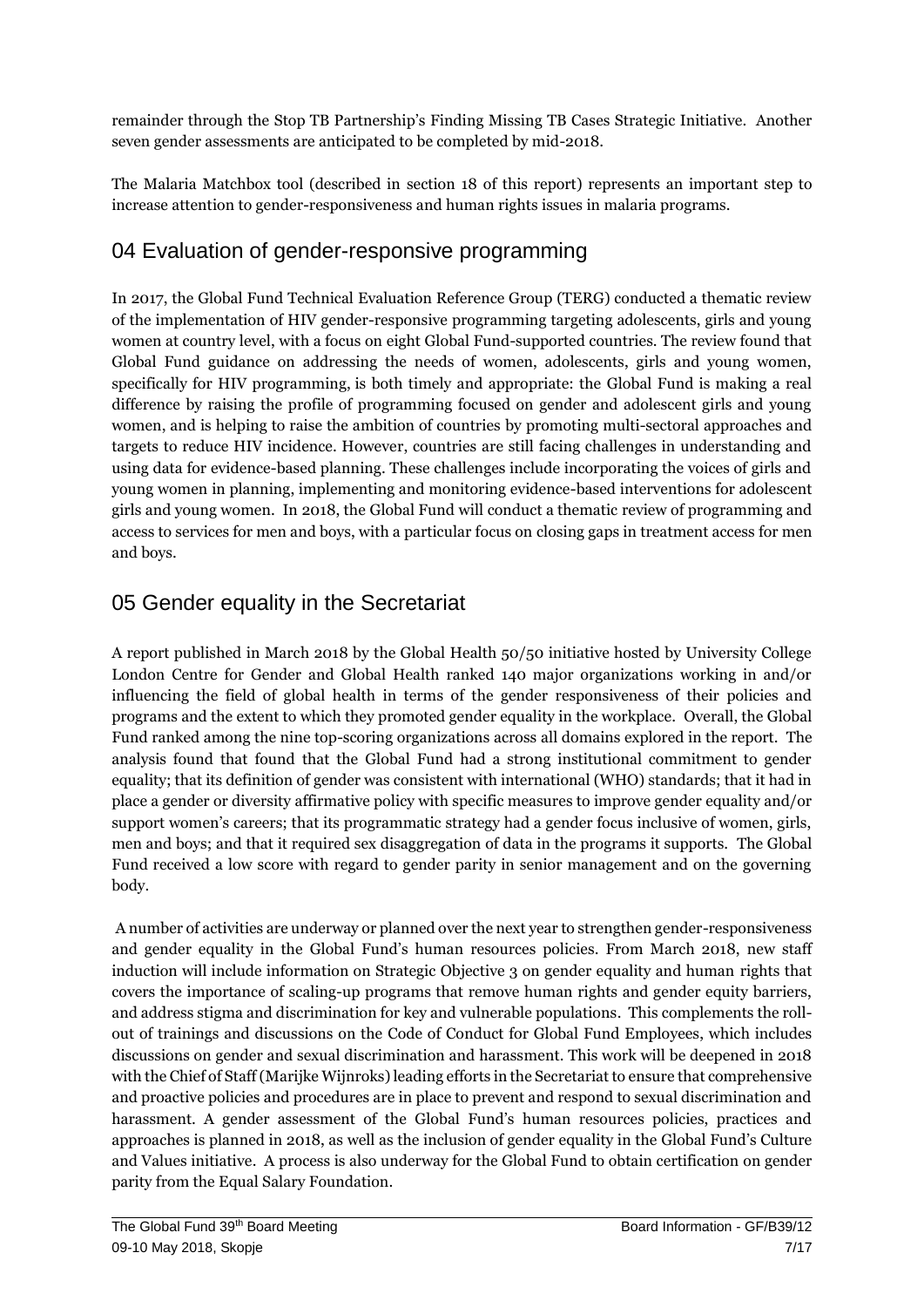A number of trainings and information sessions related to gender equality and gender identity were held in the Secretariat over the last year to build capacity and understanding around country programming and to promote an inclusive internal culture that values gender diversity and equality. Session topics have included Trans'lating Gender (with IRGT, a global network for transgender women and HIV, March 2017); addressing child marriage and HIV risk (with Girls not Brides, May 2017); Implementing Comprehensive HIV and HCV Programs with People who Inject Drugs (with UNODC, WHO and INPUD, June 2017); and social protection as a critical enabler for ending AIDS and TB (with UNAIDS, July 2017).

### <span id="page-7-0"></span>III. Scaling up programs to reduce human rights barriers to services

#### 06 Intensive support in 20 focus countries

As part of efforts to operationalize the Global Fund's Strategic Objective 3(c), the Global Fund has embarked on a major strategic effort to expand programs to remove human rights-related barriers to health services in national responses to HIV, TB and malaria. These barriers - including stigma and discrimination, gender inequality, gender and gender-identity based discrimination and violence - are major factors hindering access to health services, including HIV and TB prevention, treatment, care and support.

Following a consultative process in 2016, 20 countries were selected for intensive support to scale up such programs over the next five years.<sup>1</sup> The countries are eligible for catalytic funds if they match or at least significantly increase the amount for programs to reduce human rights-related barriers within their HIV allocations. By early April 2018, research groups selected to undertake baseline assessments had completed baseline assessments in 18 of the 20 countries and 17 draft reports had been completed. The assessments provide the first ever, comprehensive overview of human rights-related barriers to HIV, TB and malaria services in these countries, including the programs that already exist, as well as an overview of what comprehensive programs to reduce human rights barriers would look like, and their cost.

In all 20 countries, the initiative aims to remove or at least significantly reduce human rights-related barriers to HIV services. In 11 of these countries, the initiative also focuses on human rights-related barriers to TB services, and in four, on barriers to malaria services.

Results of the baseline assessments confirm that human rights-related barriers continue to impede access to services in many countries. In all countries where the assessments have been concluded, stigma and discrimination remain pervasive in healthcare settings and impede access to services. Examples include denial of services, poorer quality of care, delays in receiving care, higher costs, breaches of confidentiality and abusive behavior. Causes included biases, gaps in knowledge, cultural or religious beliefs and unsafe workplaces. For people living with HIV and key populations, lack of empowerment, poor rights literacy and limited ability to access legal services and seek redress further exacerbate these barriers. In-service trainings on HIV-related stigma are the most common strategy

 $\overline{a}$ 

<sup>1.</sup> The 20 countries are Benin, Botswana, Cameroon, Democratic Republic of Congo (province-level), Cote d'Ivoire, Ghana, Honduras, Indonesia (selected cities), Jamaica, Kenya, Kyrgyzstan, Nepal, Mozambique, Philippines, Senegal, Sierra Leone, South Africa, Tunisia, Uganda, and Ukraine.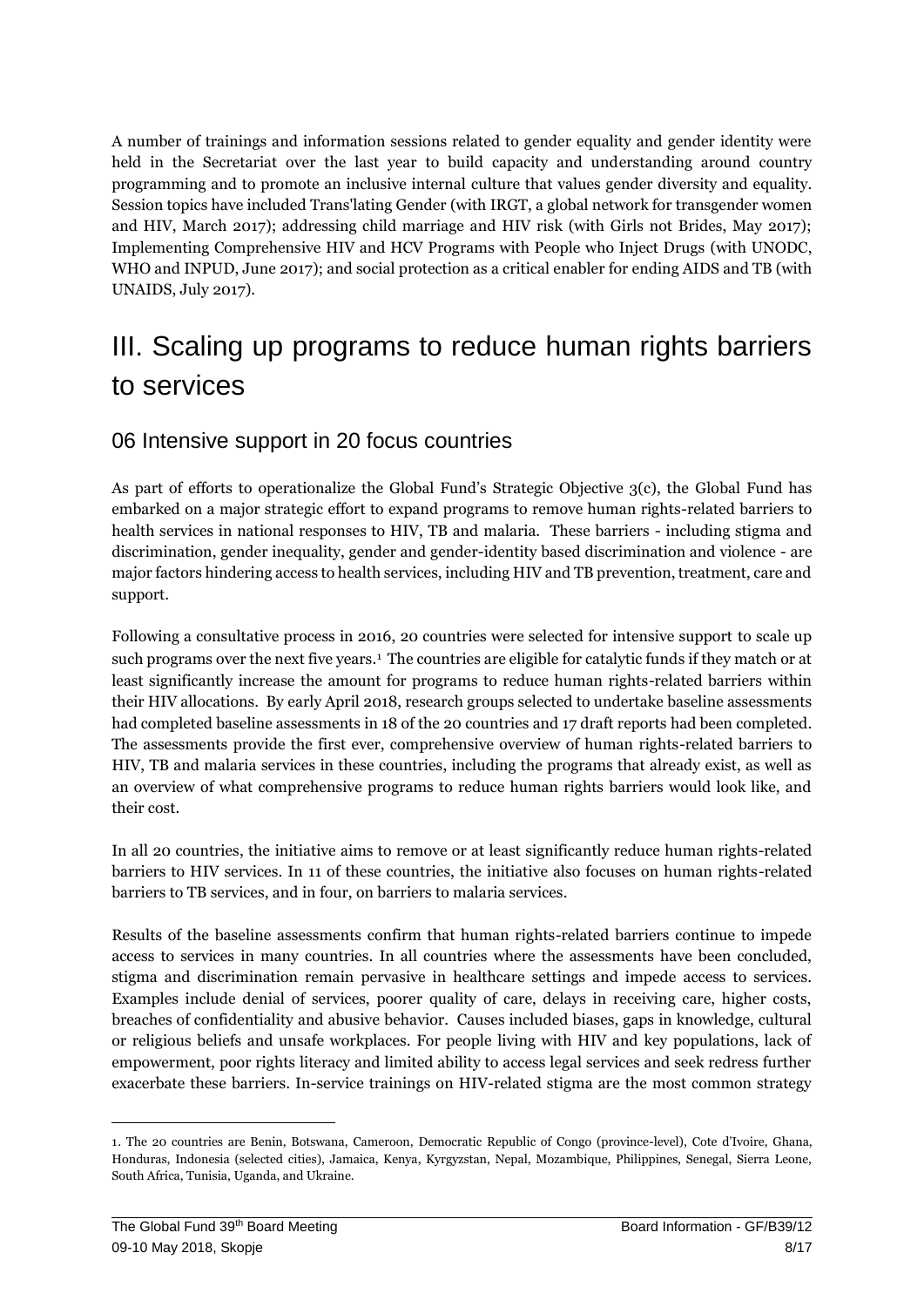adopted in response, but they are often not based on standardized curricula or routinely or universally offered, and high staff turnover inhibits sustainability. Even where laws and policies exist to protect key and vulnerable populations, practices by law enforcement agents and health care providers continue to subject people to discrimination and violence.

The assessments demonstrate that TB-related stigma remains a substantial barrier to services, independent of HIV-related stigma. Conditions in prisons fuel TB transmission, few prisons provide needed services, and inmates and other detainees are unaware of or unable to realize their rights to health services. Although TB burden is generally greater in men than women, harmful gender norms limit women's ability to independently seek TB services, to limit household TB exposure from their male partners, and to care for other family members, especially very young children with TB. The assessments show that in the context of both HIV and TB, few effective programs have been funded to address these barriers, undermining access to services and representing a serious gap in responses to HIV and TB.

The assessments have identified a number of good programs that should be considered for scale-up. In Ghana, for example, HIV and TB peer educators and outreach workers have been trained on basic human rights and legal literacy to monitor and document human rights violations and refer them to organizations that provide legal services. In Mozambique, a community-advocacy network monitors health care service delivery and community advocates are trained on health-related laws and policies and advocacy skills to monitor health care service delivery and raise problems at the facility level. In South Africa, efforts to facilitate engagement between police and sex workers in the community have helped to reduce police harassment and abuse. All the assessment reports identify ways in which countries can put comprehensive programs to reduce human rights-related barriers to services in place within the next five years.

Support has been mobilized proactively through the CRG Strategic Initiative and among partners to meet the 20 countries' technical assistance needs for developing matching funding applications, and for community engagement. At the Secretariat, two intensive one-day learning events were held in January 2018 to strengthen collaboration and share experiences among the 20 Country Teams working with the focus countries.

Matching funding applications have either been submitted or are being prepared in all 20 countries. Preliminary analysis shows that, taken together, within-allocation requests and matching funding requests are leading to greatly increased resources for human rights-related programming in the countries, compared to the previous, low level of investments (see chart). The 12 countries with TRPapproved requests by mid-March 2018 had US\$ 23.4 million for human rights-related programming from within allocations in the current funding cycle, compared to just US\$ 5.8 million allocated to these programs in 2014-2016. In addition, US\$ 30.3 million in matching funds were allocated to these countries.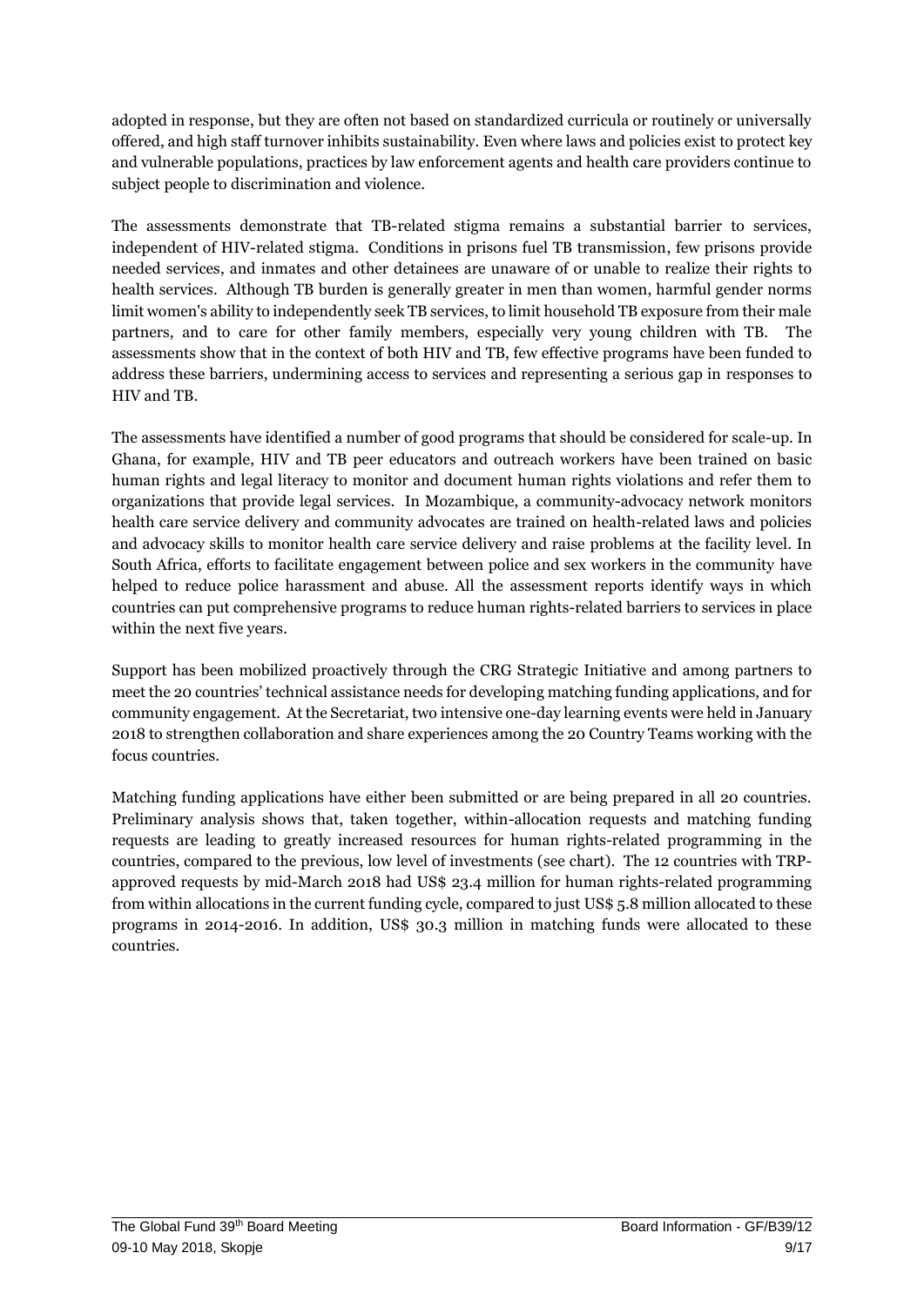#### Progress to date: Tracking Human Rights Investments in 20 countries (preliminary analysis, to be updated) 0 1 2 3 4 5 6 7 Amount in US\$ 8 Sierra Leone ORC Benin Ghana Kenya Indonesia Mozartbique **Nepal** KG Ukraine Matching Fund **Allocation** Previous investment

Countries in GAC/TRP

④ The Global Fund ⑤ Le Fonds mondial ⑤ El Fondo Mundial ⑤ Глобальный фонд ⑤全球基金 (هالمبدوق العالمبر )

Following completion of the baseline assessments, the 20 countries will hold multi-stakeholder consultations in 2018 to plan next steps, such as the development of five-year plans, governance and oversight mechanisms, addressing funding gaps and monitoring and evaluation frameworks. Given that both countries and their technical partners have relatively limited experience and capacity in this area to date, most countries will need longer-term support to ensure that the right programs are implemented by the right implementers and that programming is of adequate quality.

#### 07 Differentiated support across the portfolio

Runetoon

In addition to the intense support effort in 20 countries, the Global Fund Secretariat continues to provide differentiated support for scaling up human rights-related programming across the portfolio. Because capacity is limited, the focus remains on achieving greater investments in human rights programming in middle-income countries. Preliminary analysis of a cohort of middle-income countries indicates encouraging progress towards achieving KPI 9b targets in terms of increased proportion of investments in human rights programming for both HIV and TB. Nevertheless, not all middle-income countries are including human rights-related programming in funding proposals (as required under the Global Fund Sustainability, Transition and Co-financing (STC) Policy), highlighting the need for more rigorous application of the STC Policy for middle-income countries.

#### 08 Upper middle-income countries nearing transition

As part of its broad focus on sustainability, transition and co-financing, the Global Fund Secretariat is applying a specific focus on monitoring and increasing domestic HIV funding for programs to remove human rights-related barriers and programs for key populations in upper middle-income countries. The heavy reliance on external financing, gaps in political will, poor enabling environment, absence of social contracting mechanisms to resource community and civil society organizations for key population and human rights programs, and macroeconomic and fiscal constraints are among the factors that may place such programming at risk in countries where resources from external actors - including the Global Fund - are diminishing.

A key challenge is the absence within national health financing systems and processes of capacity to adequately categorize, collect, collate and verify of data indicating levels of domestic funding for programs to reduce human rights-related barriers to services. In the 2017-2019 allocation period, the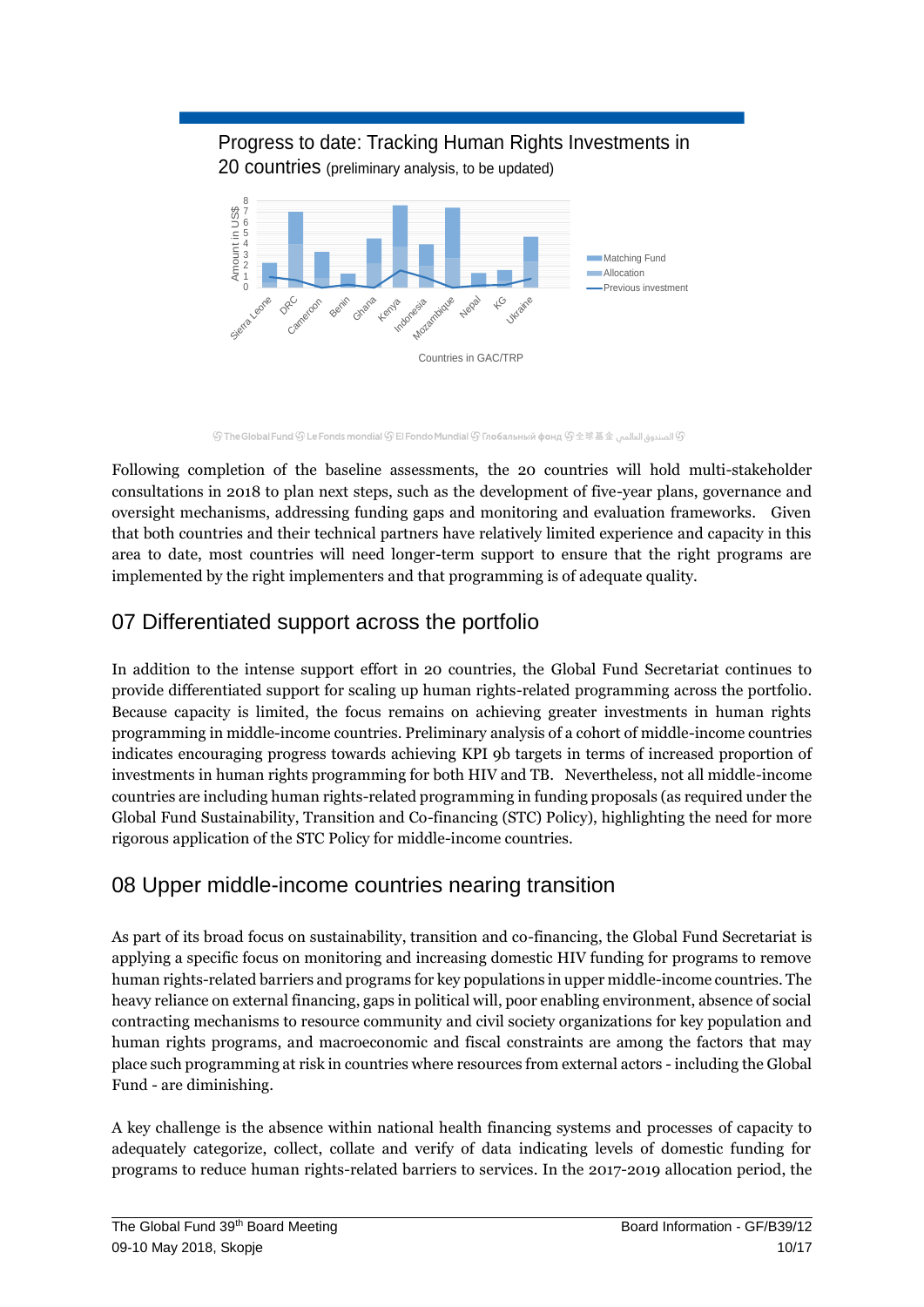Global Fund Secretariat is therefore focusing on collecting baseline data in this area from a variety of sources. This data will be used to determine a target for KPI9c at mid-point in the strategy cycle and inform discussion about policy levers that will need to be considered to provide an incentive for increased domestic commitments to programs to reduce human rights-related barriers to services.

#### 09 Responding to human rights crises

Some countries with Global Fund-supported programming experience human rights crises that limit access to services and/or involve human rights violations, especially among key and vulnerable populations. Several policies are in place to help prevent or mitigate the impact of such crises and violations, including undertakings in grant agreements and a confidential human rights complaints procedure managed by the Office of the Inspector General. In addition, since early 2017, the Global Fund has had an internal protocol in place to ensure efficient internal communications and coordination around emerging human rights crises.

In January 2018, a meeting involving teams from across the Secretariat and the OIG was convened to discuss the Global Fund's human rights crisis response readiness. This group is planning further activities, such as a review of the internal crisis coordination and communication protocol, a workshop in April 2018 to prepare for responding to human rights crises, and potentially developing guidance for country partners. In addition, the Global Fund Secretariat is engaging with technical and community partners in efforts to strengthen the safety and security of key populations, for example, through work with the PEPFAR-supported LINKAGES project to develop a common understanding of principles and roles in coordinating responses to human rights crises.

#### 10 Review of OIG human rights complaints procedure

In 2017, an independent review was undertaken of the mechanism established by the Office of the Inspector General to receive complaints with regard to human rights violations related to Global Fund grants. The review, to be published by April 2018, found that the limited use of the mechanism to date is largely attributable to lack of knowledge about it, as well as to concerns about the remedies available and the perceived distance between the source of the complaint and potential responses from the OIG in Geneva. The review recommends a range of steps to further publicize the mechanism and to build capacity and understanding about the Global Fund at country level.

### <span id="page-10-0"></span>IV. Strengthening community systems and responses

Countries have been able to seek funds for community systems strengthening (CSS) in Global Fund grants since 2007. Strategic Objective 2a of the Global Fund Strategy 2017-2022 provides a stronger strategic focus on strengthening community responses and systems within disease-specific funding and as part of resilient and sustainable systems for health (RSSH).

#### 11 Defining approaches

The Global Fund's understanding of how communities contribute not only to specific disease responses but also to building resilient and sustainable systems for health continues to evolve. Community responses and systems are diverse, complex, dynamic and highly contextual. In addition to responding to the three diseases, communities must address a wide range of needs and development issues including human rights, gender issues, crises response and social determinants of health.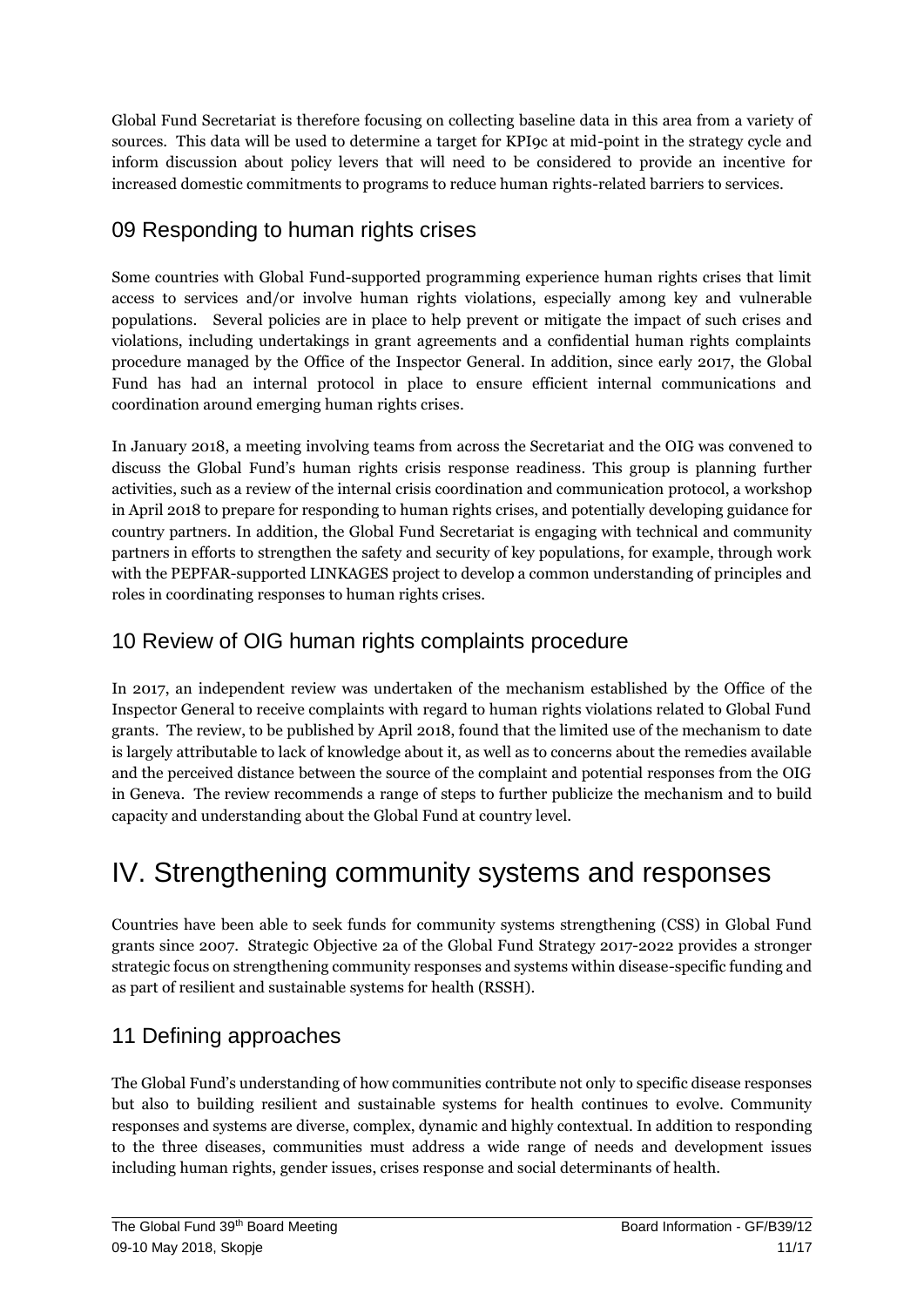Further work is being undertaken by the Global Fund Secretariat to describe the range of community systems and responses within RSSH, from those that are closely linked with the formal health system to those that are often not adequately acknowledged or funded despite having significant impact on health outcomes. In May 2017, the Global Fund published a revised [information note](https://www.theglobalfund.org/media/4759/core_resilientsustainablesystemsforhealth_infonote_en.pdf) on RSSH for applicants that includes updated information for funding applicants on addressing gender, human rights and community systems and responses. In 2018, a thematic review will be undertaken of how community health systems and community services are organized in a variety of contexts. The review will identify good practices and challenges in community health care delivery and document complementarity and synergies between community and formal health systems. In addition, a methodology is being developed to track and monitor the Global Fund's investments in community systems and responses in the 2017-2019 allocation period. This will complement ongoing efforts to build common understanding about community responses and systems within the Secretariat, TRP and CCMs, as well as with community and civil society and technical partners.

#### 12 Universal health coverage

Over the last year, the Global Fund has supported communities and key and vulnerable populations to engage in the discourse around universal health coverage (UHC). The Global Fund has also emphasized the importance of strengthening community responses and systems as part of resilient and sustainable systems for health and discussions on global health security, including addressing antimicrobial resistance. In November and December 2017, for example, pre-meetings were supported in advance of the Tokyo UHC Forum. In January 2018, the Global Fund and the Asia Pacific Council of AIDS Service Organizations (APCASO) organized a side-event during the 2018 Prince Mahidol Award Conference in Bangkok, bringing together key population networks, representatives of marginalized and excluded communities in TB, malaria and HIV, networks representing people with disability, elderly, migrants, domestic workers, indigenous populations, human rights institutions and government representatives and technical partners. Session topics included mobilization and movement building, including intermovement alliances, effective advocacy to ensure that community responses are recognized as part of UHC, and the roles of community actors in strengthening downward and upward accountability.

#### 13 Community-based monitoring

The Global Fund has been working with partners over the last two years to promote the uptake of community-based monitoring (CBM) and document how CBM can be used to improve the responsiveness, quality and efficiency of programs. For example, a rapid review of CBM initiatives in Indonesia, supported by the CRG Strategic Initiative and published in October 2017, found that CBM approaches have great potential to increase local ownership, quality and responsiveness of Global Fundsupported HIV and TB programs.

In the last quarter of 2017, operational research funded by the Global Fund was conducted to capture learning and support the ongoing development of CBM mechanisms in three grants in West and Central Africa. Initial findings reflect the critical importance of a multi-stakeholder approach with communities centrally engaged and working collaboratively with service providers to identify and address bottlenecks and gaps in service provision. CBM can lead to shorter feedback loops if information is rapidly generated and acted upon at the local and/or national level. Evaluation of CBM needs to be strengthened to demonstrate its impact in improving access to and quality of services. The findings and recommendations will be used to strengthen the observatories working on HIV and TB and used to inform CBM models on malaria. In 2018, an indicator will be developed to measure coverage of community-led monitoring and feedback across Global Fund grants.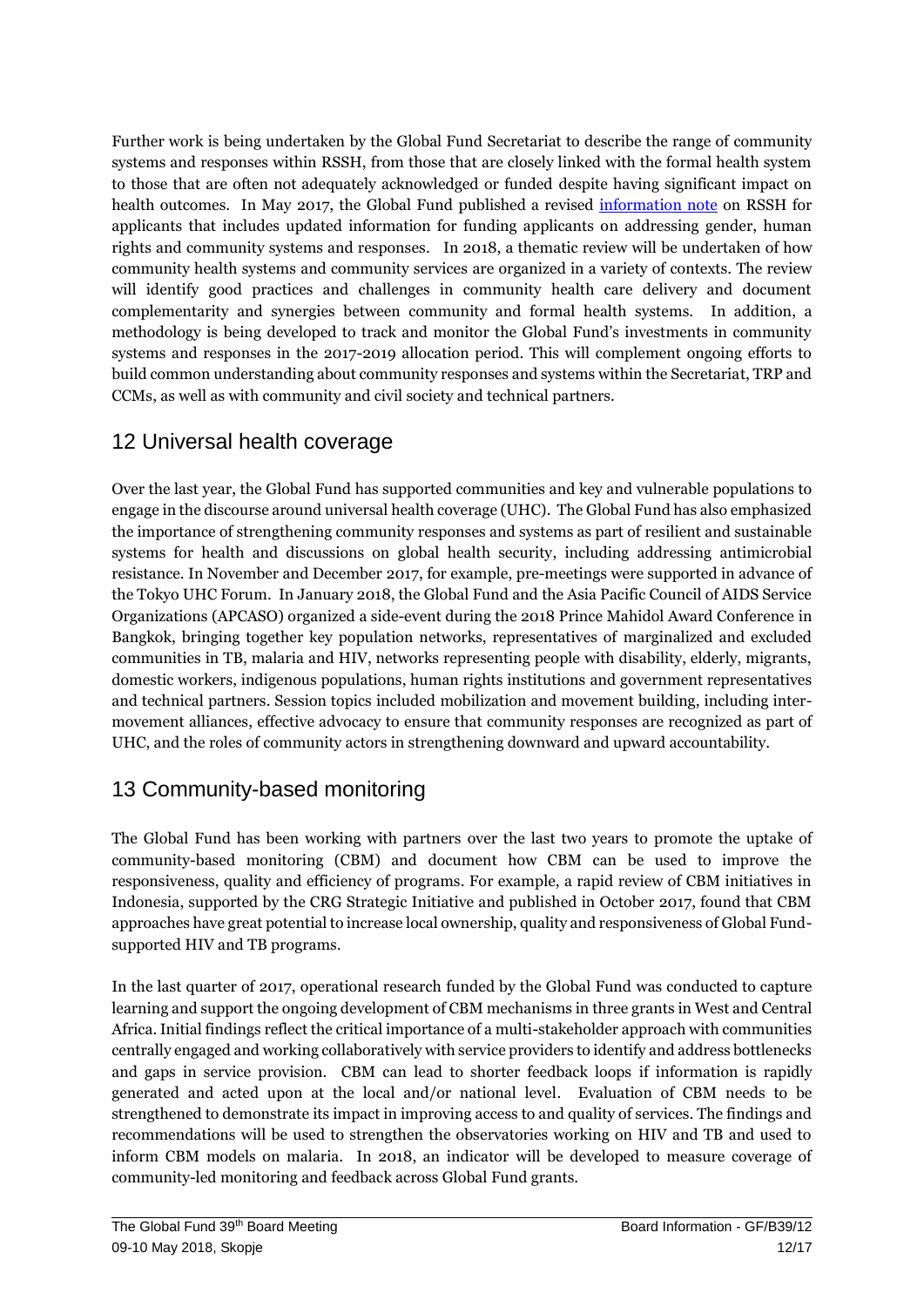## <span id="page-12-0"></span>V. Scaling up comprehensive and quality programming for key and vulnerable populations

The Global Fund Secretariat's work on key populations over the last year has focused on reviewing the portfolio to develop baseline data for KPI reporting, further promoting the use of key population implementation tools, increased attention to key populations in the context of TB, supporting eligible countries to access catalytic funding and policy review and support to strengthen key population engagement in Global Fund-related processes, including during grant-making and grant implementation and in CCMs.

#### 14 Measuring progress on HIV among key populations

The Global Fund's Strategic Objective 1a commits the Global Fund to drive the scale-up of evidencebased and comprehensive programs for key and vulnerable populations affected by the three diseases. Given that key populations continue to face significant challenges in accessing critical HIV-related services, corporate KPI 5, as a proxy measure of progress against this objective, measures coverage of HIV treatment and prevention services for key populations. To ensure that baseline and subsequent data collected for the KPI are robust, the Global Fund Secretariat, with support from UNAIDS, WHO and global key population networks, has led a large-scale assessment of the design, implementation and monitoring of intervention packages for key populations across the continuum of testing, prevention, treatment and care in 65 countries and six regions within the portfolio, including the 55 countries previously identified by the Global Fund as having nationally adequate key population size estimates. Countries are being assessed against four dimensions: key populations of epidemiological significance, comprehensiveness of the service package, geographical coverage, and adequacy of monitoring systems. Desk reviews, field work and analyses are to be completed by mid-2018 and will form the basis of a "deep dive" on key populations scheduled to be presented at the July meeting of the Strategy Committee.

Measuring coverage of antiretroviral treatment among key populations remains a challenge in many countries and is usually dependent on expensive and time-consuming population-based surveys. In recent years, a number of key population networks and organizations have developed and implemented surveys to collect data and evidence that complement traditional approaches and that play a valuable role in informing programs. In December 2017, the Global Fund, UNAIDS and other partners hosted a two-day workshop to review existing practices of conducting community-led surveys and research methodologies, with a view to expanding their use, for example, to collect data on coverage of treatment services for key populations living with HIV. The meeting led to the development a broad agenda for research needs among key population living with HIV and potential roles that community-led surveys can play to complement other large-scale research. Participants also highlighted key principles for community-led data collection.

### 15 Catalytic funding for HIV key populations

Catalytic funding set aside by the Global Fund Board for HIV in 2016 includes US\$ 50 million for multicountry programs aimed at strengthening the sustainability of services for key populations in middleincome countries that are priorities for transition preparedness under the Sustainability, Transition and Co-financing Policy, as well as US\$ 50 million in matching funds to scale up services for key populations in 12 countries. The multi-country programs will focus on four regions and act to support regional and national advocacy, addressing legal barriers in access to services and laying the groundwork for continuity of services as part of transition from Global Fund and other external funding to domestic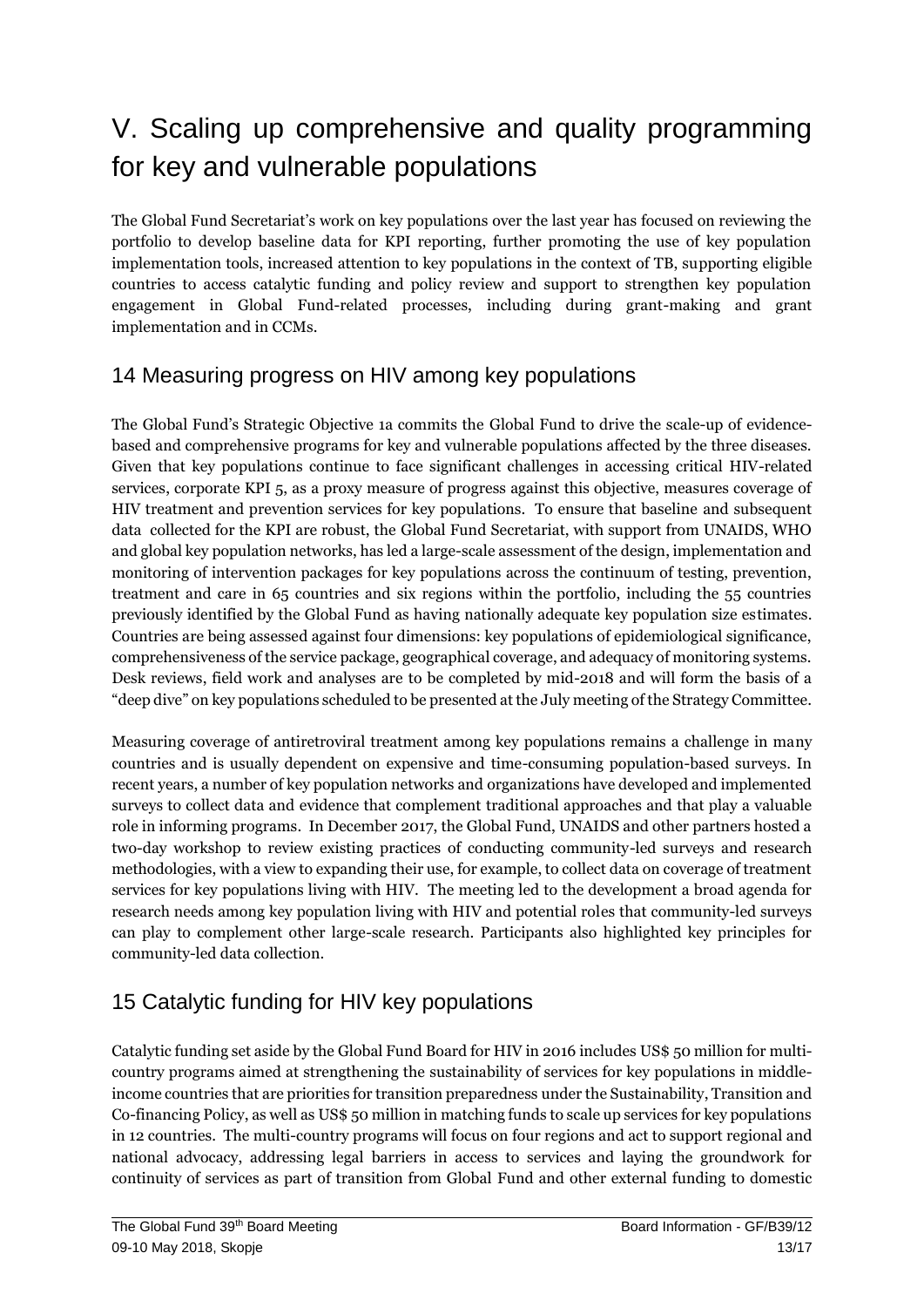financing. Terms of references were developed with input from the Global Fund Secretariat and external stakeholders. The Global Fund Secretariat is in the process of soliciting proposals from interested applicants and will provide support for stakeholder convening and dialogue in each eligible region to develop programs on the basis of the agreed term of references.

For the 2017-2019 allocation period, the Grant Approvals Committee selected 12 countries as eligible for matching funds for key populations from the catalytic funding stream. By late March 2018, eight eligible countries had sought matching funding and demonstrated increased investment from within their allocations. In seeking matching funding, the countries must show how the additional funds will expand scale of program coverage for key populations and lead to significant improvements in program quality, relevance and efficiency.

#### 16 Key populations and TB

The Global Plan to Stop TB 2016-2020 calls for a paradigm shift in the global TB response that includes closer engagement with and attention to key populations. The plan includes the goal of reaching 90 per cent of key populations with TB testing and treatment services through programs that are humanrights-based, gender-responsive, multi-stakeholder and inclusive. To support these efforts, in 2016, the Global Fund Board approved a US\$ 190 million TB Catalytic Investment Initiative to support country-led programs in identifying and responding to missing cases of TB, as well as a range of other investments, including support for the work of technical partners in TB and funding to address multicountry, cross-border TB issues in selected countries.

In support of this initiative, the Stop TB Partnership and the Global Fund have developed and are rolling out a Data for Action Framework for TB Key, Vulnerable and Underserved Populations to help countries identify data needs and missing data on TB among key populations, as well as barriers to accessing services and opportunities for gender-sensitive and rights-based programming. The tool was piloted in six countries in 2017 with the engagement of civil society organizations, national TB Programs and Stop TB.

In December 2017, the Global Fund Secretariat and the Stop TB Partnership initiated a rapid review of TB key populations in selected parts of the Global Fund portfolio. The review will provide a high-level overview of investments in priority populations for TB relative to grant size in 30 countries, together with a more detailed analysis in six countries of how countries and Global Fund-supported programs respond to the needs of TB key populations. Recommendations will help the Global Fund and partners to strengthen responses among these key populations.

#### 17 Engaging vulnerable populations in malaria

In 2016, three regional civil society organizations in East Africa, West Africa and the Asia Pacific, along with International Public Health Advisors, received support through the CRG Strategic Initiative to strengthen the engagement of civil society and communities in malaria. As part of this work, the Malaria Matchbox was created as a tool for analyzing and addressing human rights and gender-related barriers in malaria programs. The tool specifically enables national malaria stakeholders to identify which groups of women, men, girls and boys are particularly vulnerable to malaria and/or excluded from services and how. Piloting of the tool in four countries will be completed in July 2018, after which it will be made more widely available. Initial discussions are underway with the Roll Back Malaria Partnership to develop a joint CRG Action Plan, similar to the one with the Stop TB Partnership.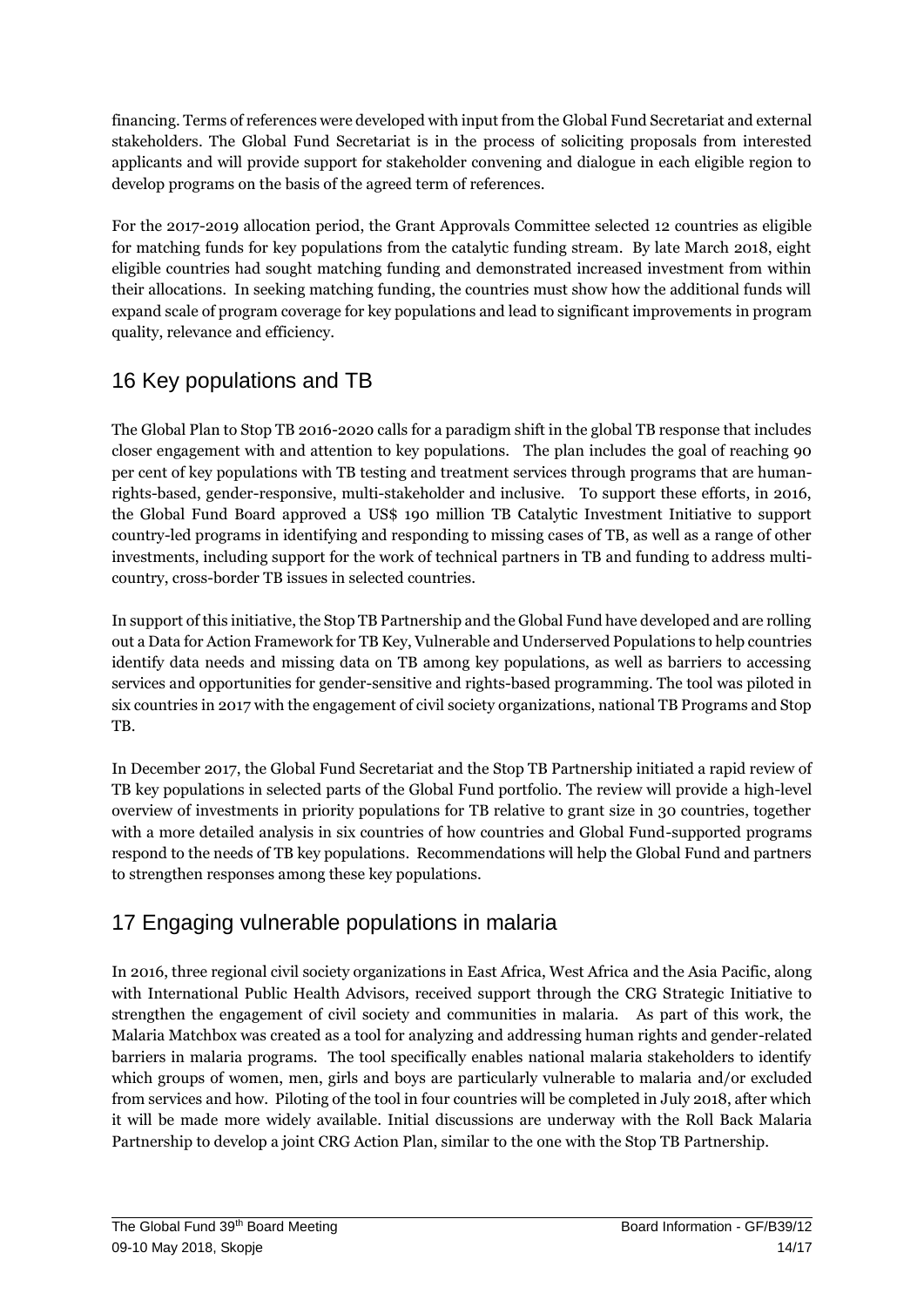#### 18 Engaging adolescent and young people at risk of HIV

The Global Fund Secretariat contracted Dalberg Design to undertake an insight-gathering process with key marginalized adolescents and young people and other stakeholders involved in designing, implementing and evaluating adolescent or youth programs. The process will use methodologies such as creative workshops, mobile phone outreach and interviews to capture the perspectives of adolescents and youth. The aim is to identify barriers that impede access to and retention in HIV prevention, care, treatment and support services, as well as challenges related to existing HIV- and SRH-related programming and policies for adolescents and young people. Particular attention is being paid to adolescents and young people who do not currently or consistently access available HIV-related services. The insights gathered will help inform Global Fund Country Teams and in-country partners with regard to long-term, innovative approaches to mobilize and actively engage adolescents and youth affected by HIV. This includes addressing vulnerabilities and risks of HIV infection, as well as supporting those living with HIV to deal with issues such as HIV-related disclosures, long-term antiretroviral treatment, and transition from pediatric to adult health care services and navigating sexuality and relationships. The process is currently underway in Lesotho and Botswana and will be completed by April 2018.

Additional work was undertaken in March 2017 to increase internal capacity on issues relating to adolescent/young key populations through country assessments and an internal training for five Global Fund Country Teams. The assessments identified a range of challenges faced by young key populations, including punitive laws, religious restrictions on sexual activity, heteronormative cultural norms, and lack of adolescent-friendly health and community services. The training sought to cultivate champions for young key populations in the Secretariat, equip Global Fund Country Teams with skills to interrogate and respond to issues for young key populations in their countries and to build new partnerships.

#### 19 Key population implementation tools

Over the last four years, the Global Fund has collaborated with partners, including UN entities and key population networks, on the development and implementation of key population implementation tools for sex workers (SWIT), men who have sex with men (MSMIT), people who inject drugs (IDUIT) and transgender people (TRANSIT). The Secretariat has particularly sought to promote the tools as valuable references for countries as they develop Global Fund proposals relating to programming for key populations. UNFPA, UNODC, UNDP and other partners have continued to actively promote and support uptake of the tools at country and regional levels over the last year.

A comprehensive mapping is being undertaken of efforts by partner organizations - including UNAIDS, WHO, UNFPA, UNODC, UNDP and USAID LINKAGES - to promote the use of the implementation tools in program design and evaluation. In addition, the Global Fund Secretariat partnered with global key population networks to pilot country-level workshops for key population groups, implementers and CCMs in four countries to discuss closer alignment of existing programs with the key population implementation tools.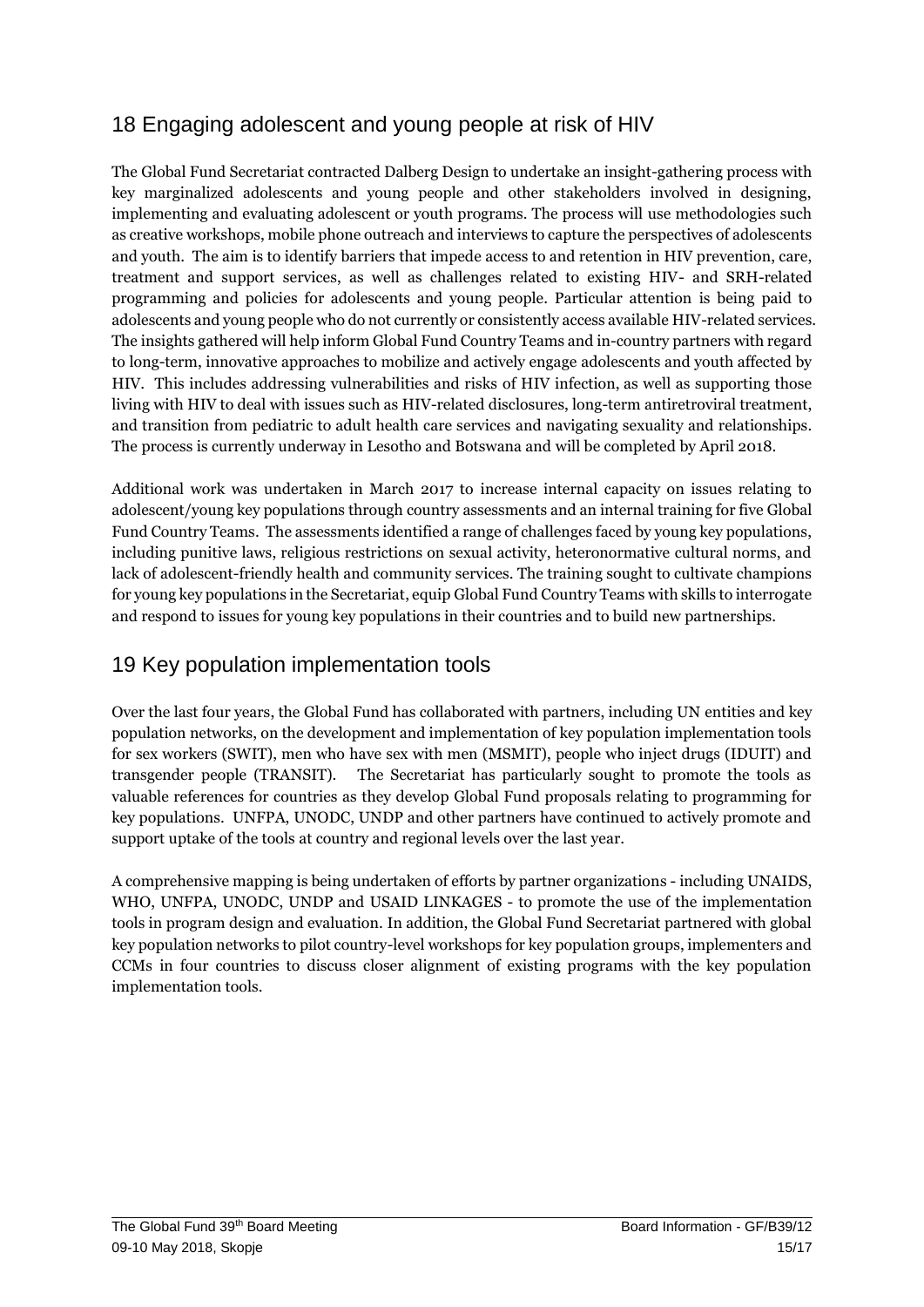### <span id="page-15-0"></span>VI. Supporting meaningful community engagement with the Global Fund

#### 20 Community, Rights and Gender Strategic Initiative

The CRG Strategic Initiative (CRG SI) was approved by the Global Fund Board for a further three years in November 2016, with US\$ 15 million available through the catalytic funding stream. As in the 2014- 2016 funding cycle, the CRG SI consists of three mutually reinforcing components to more closely coordinate, synergize and optimize the impact of the initiative. The CRG SI has evolved to reflect new priorities in the Global Fund Strategy 2017-2022 and to leverage and support work being done across the Global Fund Secretariat and with technical partners including UNAIDS, GIZ, the Stop TB Partnership, the Roll Back Malaria Partnership and the French 5% Initiative.

The first component of the CRG SI provides short-term technical assistance (TA) through communitybased TA providers to civil society and community organizations to engage more effectively with the Global Fund. TA is no longer confined to the funding request development period, and may now be accessed throughout the grant cycle, including grant-making and implementation, as well as on issues related to transition and sustainability. In 2017, the pool of community TA providers – now numbering 26 - was replenished to include additional expertise in key areas such as gender, human rights, malaria, TB and transitioning from Global Fund support.

Since the initiative began in July 2017 through to the end of March 2018, a total of 16 technical assistance assignments had been completed in all regions, with 15 more assignments underway. TA was deployed to support other catalytic fund-supported efforts, such as the development of matching fund applications in four of the 20 priority countries for scaling up human rights programming. The CRG SI is implementing or has implemented four TA assignments focused specifically on TB and three assignments focused on malaria. Work across the CRG SI is responding to emerging and pressing TA needs, such as program design for key populations during implementation, community-based monitoring across the three diseases, and engagement of adolescent girls and young women. Where possible the CRG SI aims to pair local, less experienced consultants with more experienced ones in order to support the development of local capacities.

The second component of the CRG SI supports longer-term capacity development and meaningful engagement of key and vulnerable populations in Global Fund processes. The CRG SI is providing resources to six HIV key population networks who responded to a request for proposals in June 2017. These networks build the capacity of their constituents to meaningfully engage in Global Fund-related processes by training and mentoring advocates, undertaking advocacy initiatives, providing community guidance and monitoring of program implementation, among other activities. To further the impact of the work under this component, the HIV key population networks are working jointly on a number of activities, such as working jointly to convene regional and global trainings, in part to operationalize key population implementation tools to increase knowledge of best practices and support advocacy at local and national levels to ensure that these programs are included in grant-funded activities.

Component 2 also provided seed funding to the HER Voice Fund to support the engagement of civil society and community groups with Global Fund processes in the 13 countries that are a focus for scaling up programming for adolescent girls and young women. In addition, new requests for proposals in 2018 will expand Global Fund support for civil society and community groups involved in malaria from three to five regions and continue support for global and regional networks and coalitions of TB activists and people affected by TB.